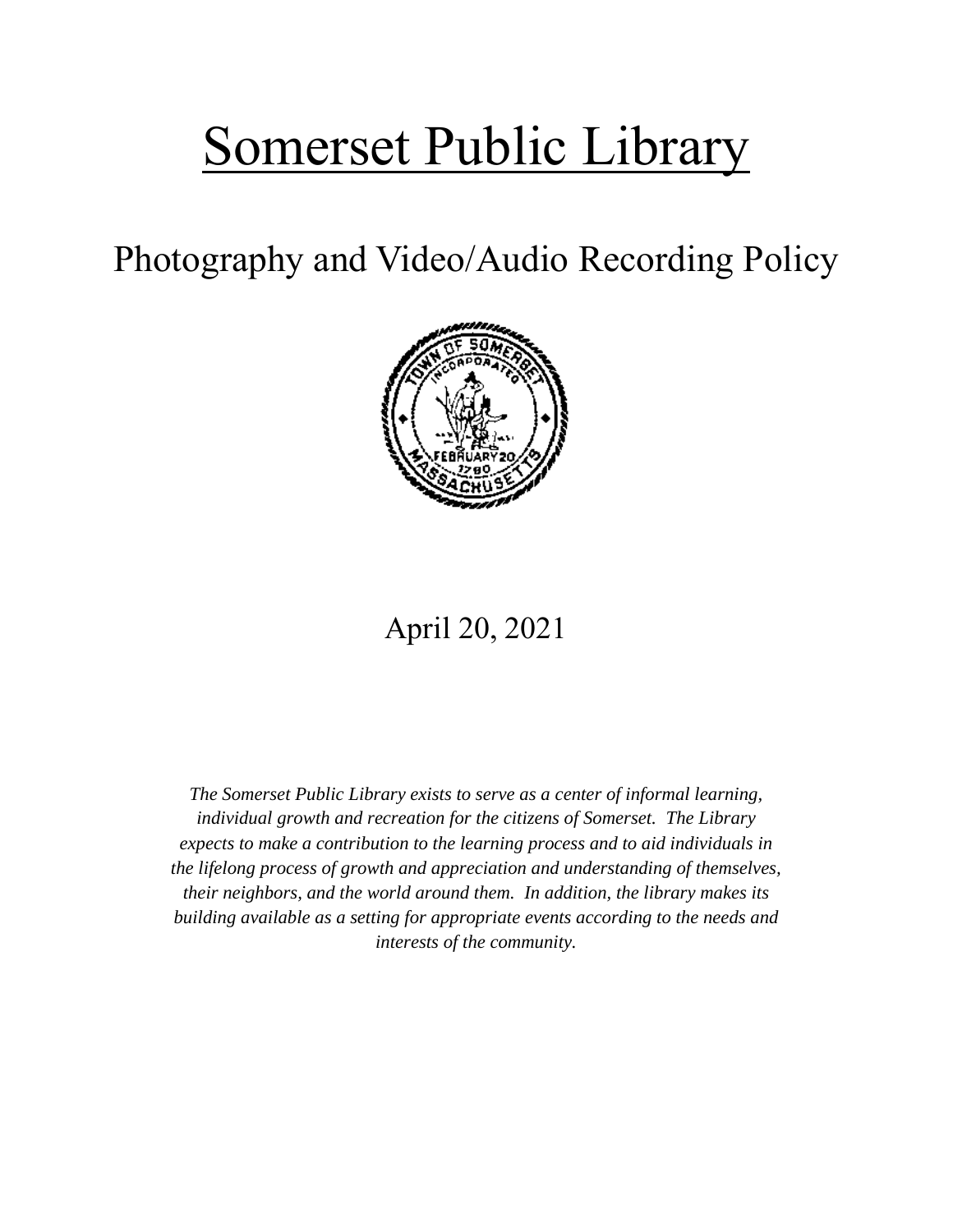## **Photography and Video/Audio Recording Policy**

#### **PHOTOGRAPHY AND VIDEO/AUDIO RECORDING BY LIBRARY REPRESENTATIVES**

It should be noted that the Somerset Public Library is a public building and your entrance constitutes permission for your photograph, voice or image to be recorded. Furthermore, your attendance at any Somerset Public Library-sponsored event or program constitutes permission for your photograph, recorded voice or image to be used for promotional purposes; holding harmless the library and its agents and employees from and against any claims or liability arising from or related to the use, publication or distribution of the photographs, videos, and audio recordings and without further compensation. Such promotions include, but are not limited to, publications, productions, presentations, displays and on the Internet, including Librarysponsored social media websites. Once published, content may be shared or repurposed with or without the consent of the Library. All such photography/recordings will be in accordance with library procedures. If individuals do not wish us to use a picture or video of them or their child, they should tell a library staff member prior to the event. This policy extends to photographs and recording by library staff at Friends of the Library events and at library booths and programs at public events in which the library represents itself. The library will not use the names of individuals in our promotions without written permission from the individual or legal guardian. (See Photography & Video/Audio Recording Release).

#### **PHOTOGRAPHY AND VIDEO/AUDIO RECORDING BY INDIVIDUALS**

Photography and recording in the library by individuals for non-commercial use is permitted however, persons photographing, and/or recording have the responsibility for obtaining the necessary releases and permissions from persons who are to be photographed, and/or recorded. Taking photographs or recordings of a minor, an individual under the age of 18, requires the permission of the minor's parent or guardian. The library undertakes no responsibility for obtaining these releases.

#### **PHOTOGRAPHY AND VIDEO/AUDIO RECORDING BY THE MEDIA**

Members of the media have the right to photograph or record in the building, but they also have the responsibility for obtaining the necessary releases and permissions from persons who are to be photographed or recorded. The Library staff has the right to ask for identification to confirm that individuals are affiliated with an actual media organization.

Somerset Access Television, SATV, and others do record various public meetings held at the Somerset Public Library; this is announced prior to any meeting. Attendance at these public meetings allows SATV or others the right to record attendees.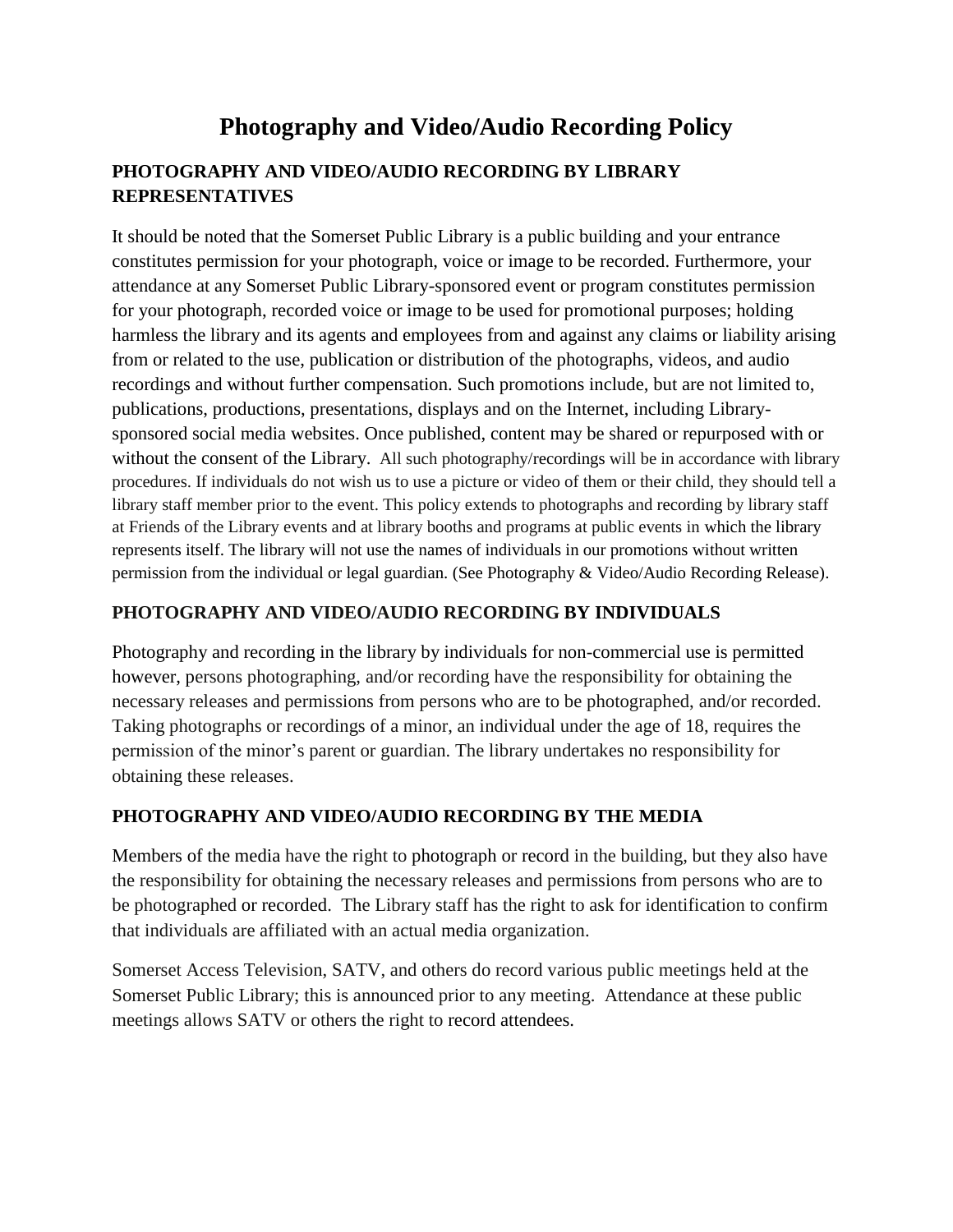#### **COMMERCIAL PHOTOGRAPHY AND VIDEO/AUDIO RECORDING**

The Library does not permit commercial photography or recording without the express written permission from the Library Director and/or the Board of Library Trustees. Those authorized must obtain the necessary releases and permissions from persons who are to be photographed and/or recorded. Taking photographs or recordings of a minor, an individual under the age of 18, requires the permission of the minor's parent or guardian. The library undertakes no responsibility for obtaining these releases.

#### **PHOTOGRAPHY AND VIDEO/AUDIO RECORDING BY COMMUNITY ORGANIZATIONS USING LIBRARY MEETING ROOMS**

Community organizations holding scheduled events or meetings in the library meeting rooms may arrange for their own photography or recording of their event. Such photography and recording is restricted to the space reserved by the group, and the group is responsible for any necessary releases and permissions.

#### **TERMINATION OF PHOTOGRAPHY AND VIDEO/AUDIO RECORDING**

Use of recording devices may not interfere with the provision of library services. Staff will terminate any photography or recording session that appears to compromise public safety or disturbs others from using or enjoying the library.